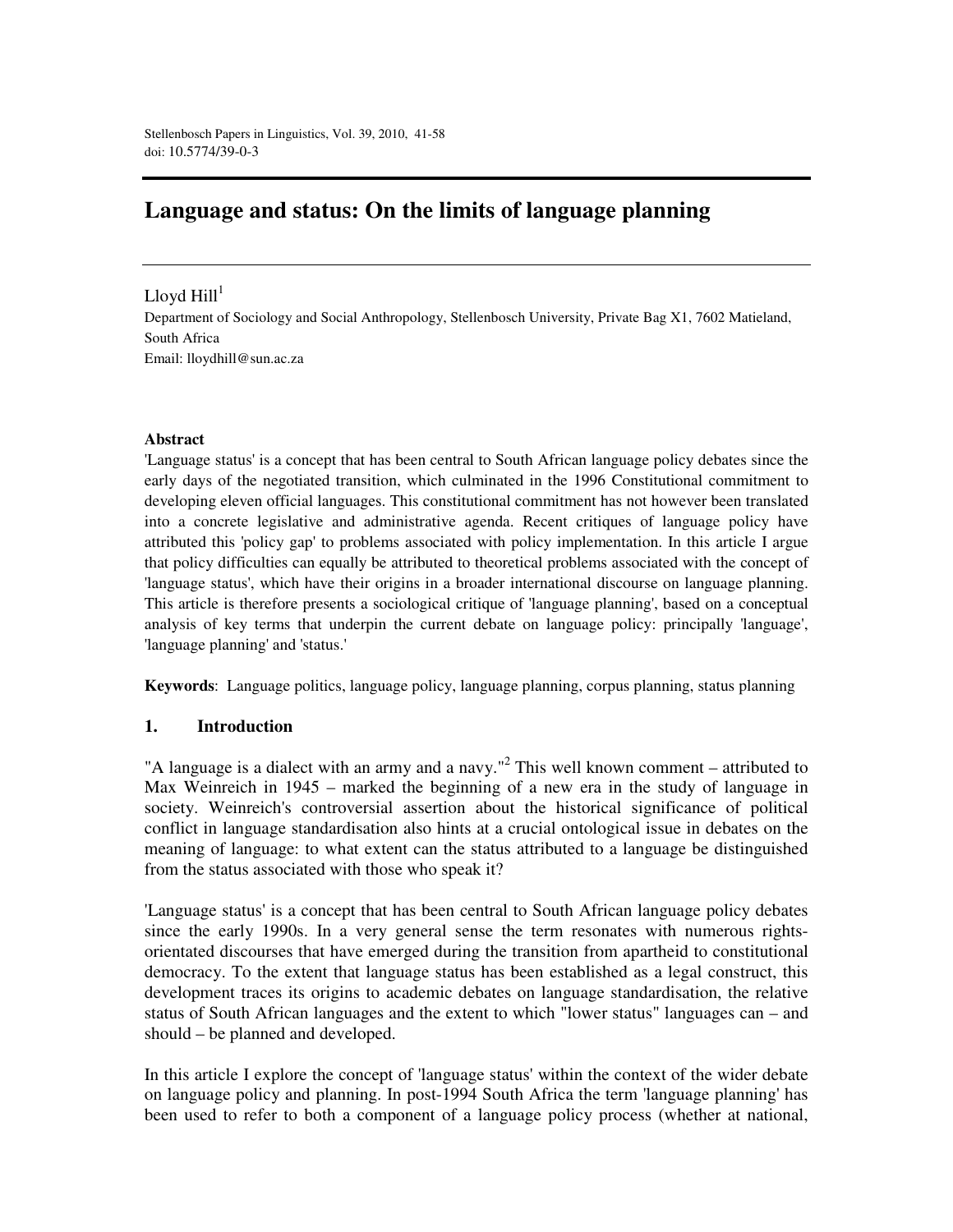regional or institutional level) and academic deliberations on this process. In recent years the South African discourse on language planning has become increasingly focused on a perceived gap between the stated objectives of formal language policy and actual language practices. To the extent that one may speak of a 'policy gap', this is particularly evident with respect to what is termed 'status planning'. While there are no doubt problems with the implementation of language policy, this formulation assumes the availability of a coherent national policy to implement. A recent High Court judgment has – ironically – both highlighted the lack of policy and reinforced the perception that current language policy problems are essentially matters of implementation.<sup>3</sup> They are not.

I argue that the difficulties associated with language planning were aggravated by an overly programmatic approach to language policy development on the part of language academics and activists in the immediate aftermath of 1994. This policy response can in turn be traced to a problematic conception of language and language status in much of the domestic and international literature on language planning. The present article therefore focuses specifically on a conceptual and theoretical analysis of key terms that have underpinned the development of language policies (at various levels) since 1994. The analysis that follows is partly inspired by Raymond Williams' (1983) influential book, *Keywords – a vocabulary of culture and society*, and by two similar South African volumes (Boonzaier and Sharp 1988; Shepherd and Robins 2008). While Williams' book has an entry on dialect, language concepts are conspicuously absent in both of the South African books.

The article begins with a brief discussion of the relatively recent South African debate on multilingual language planning. The conceptual difficulties associated with language planning are traced to the post-World War 2 emergence of 'language planning' as a specialized field within American applied linguistics. In this tradition a distinction between 'corpus planning' and 'status planning' is the lynchpin of a technicist policy discourse that tends to abstract language planning away from the conflict and more subtle forms of contestation that invariably accompany the selection of a language in any given domain. At the heart of the problem is the conceptualisation of status as a property considered external to the definition of a language. I therefore present a case for treating status and social stratification as constitutive processes in the construction of relatively discrete language groups and conclude with a brief statement of the policy implications that follow from this approach.

# **2. Post-1994 language planning: the rise of a new policy discourse**

'Language status' emerged as a core concept in an official discourse on language planning during negotiated transition of the early 1990s. During these negotiations, which culminated in the 1993 interim constitution, language status was one of the last issues to be formally addressed. In an eleventh hour compromise (Heugh 2002; Beukes 2008) between the incumbent National Party and its main negotiating partner, the African National Congress, the question of official status was resolved by means of a "non-diminution" clause in the interim constitution, in terms of which the traditional status and rights enjoyed by languages in the previous dispensation would remain unaffected by the commitment to extend rights and status to languages that had previously been "restricted to certain regions".<sup>4</sup> In the 1996 constitution the clause granting official status to eleven languages<sup>5</sup> is followed by one that recognizes "the historically diminished use and status of the indigenous languages of our people" and commits the state to take "practical and positive measures to elevate the status and advance the use of these languages." $\delta$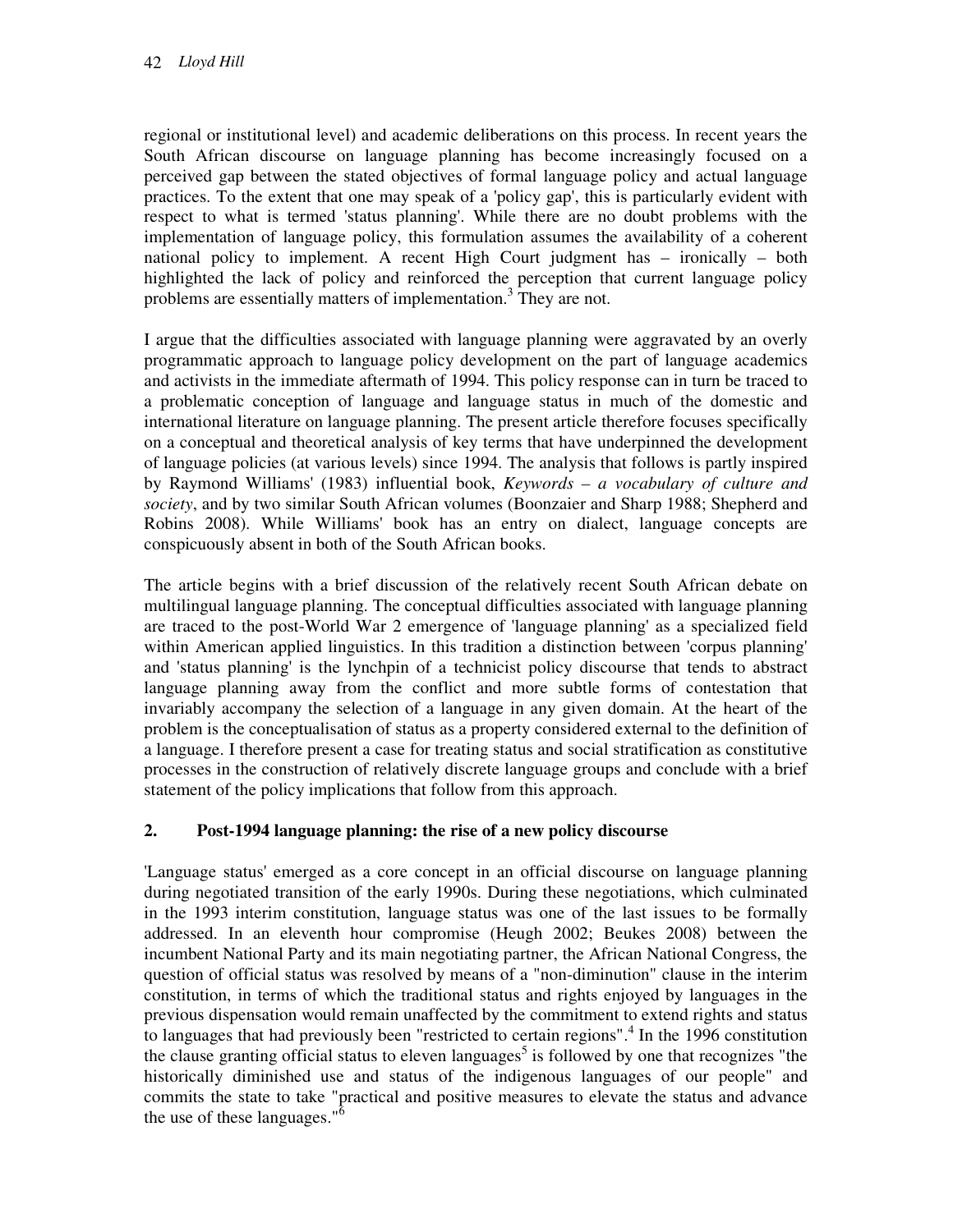The 1993 and 1996 constitutional provisions on language constitute two influential early statements in a growing domestic discourse on multilingual language planning. This new literature can be traced back to two relatively distinct concerns about language, which began to converge during the 1980s. The first was a concern for the future status of Afrikaans in post-transition Namibia and South Africa. The second was a concern to develop the indigenous African languages and thereby render them capable of serving as viable media of instruction in primary and secondary education. An international literature on language planning therefore provided a means of integrating two very different language agendas. For Afrikaans speakers the concern was that Afrikaans would *lose status*, which is to say lose many of the higher functions with which it had traditionally been associated (Combrink 1991; Cluver 1992). Principal among these was its status as a medium of instruction in higher education. Among advocates of African language development the concern was for higher functions that have *yet to be developed*. Thus Mutasa (1999:86) argues that "[no] one seems to take African languages seriously. They seem to have nothing to offer except everyday communication between members of families." In response to concerns such as this, Webb (2002:26) argues that "[a] major programme of language revalorisation is clearly necessary."

Post-1994 policy on language planning therefore represents a synthesis of these two status concerns and academics have played a significant role in forging this synthesis. Language specialists have been particularly influential in this process: while Afrikaans language professionals were particularly influential during the 1990s, language planning in South Africa is now a predominantly English medium policy discourse in which English and African language specialists play an increasingly prominent role. Ironically, the official commitment to multilingualism and the associated development of a domestic discourse on multilingual language planning has coincided with the *de facto* growth in the status of English. Thus Heugh (2002:461) comments that the "use of English became apparent in virtually all government work." Similarly, Kamwangamalu (2002:16) cites press reports to argue that "the new language policy is not working for all languages in post-apartheid South Africa; and that the tides seem to be turning increasingly in favour of English." It is generally accepted that the status of English has grown significantly during the last sixteen years. Moreover, this new status has come largely at the expense of the public status of Afrikaans, which nevertheless retains considerable status in most formal sectors of the economy.<sup>7</sup> Beyond formal recognition at national and regional level, the nine official African languages have not recorded significant changes in actual patterns of use and have actually declined in some formal domains – and notably in formal language teaching (Beukes 2008:3). The most noteworthy exception to this trend is the increase in the circulation of isiZulu newspapers.<sup>8</sup>

For reasons discussed below, the historical development (and recent decline) of Afrikaans as a formal public sector language has provided particular impetus to the development of a domestic literature on language planning. Thus, Kamwangamalu (cited in Ridge 2001:28) argues that "during apartheid Afrikaans was developed and used successfully as a means of determining access to political power and economic resources. The same policy could work equally for African languages." Ridge (2001:28) questions whether this would work "equally for African languages", but argues that this proposal "signals the importance for language planning of institutionalising status." To what extent can this generic concern to institutionalise (multilingual) language status be explained in terms of the specific status concerns of Afrikaans speakers? There are at least two influential factors that do relate to the current socio-economic positioning of (predominantly white) Afrikaans speakers. The first is the extent to which Afrikaans speakers constitute the most powerful language movement in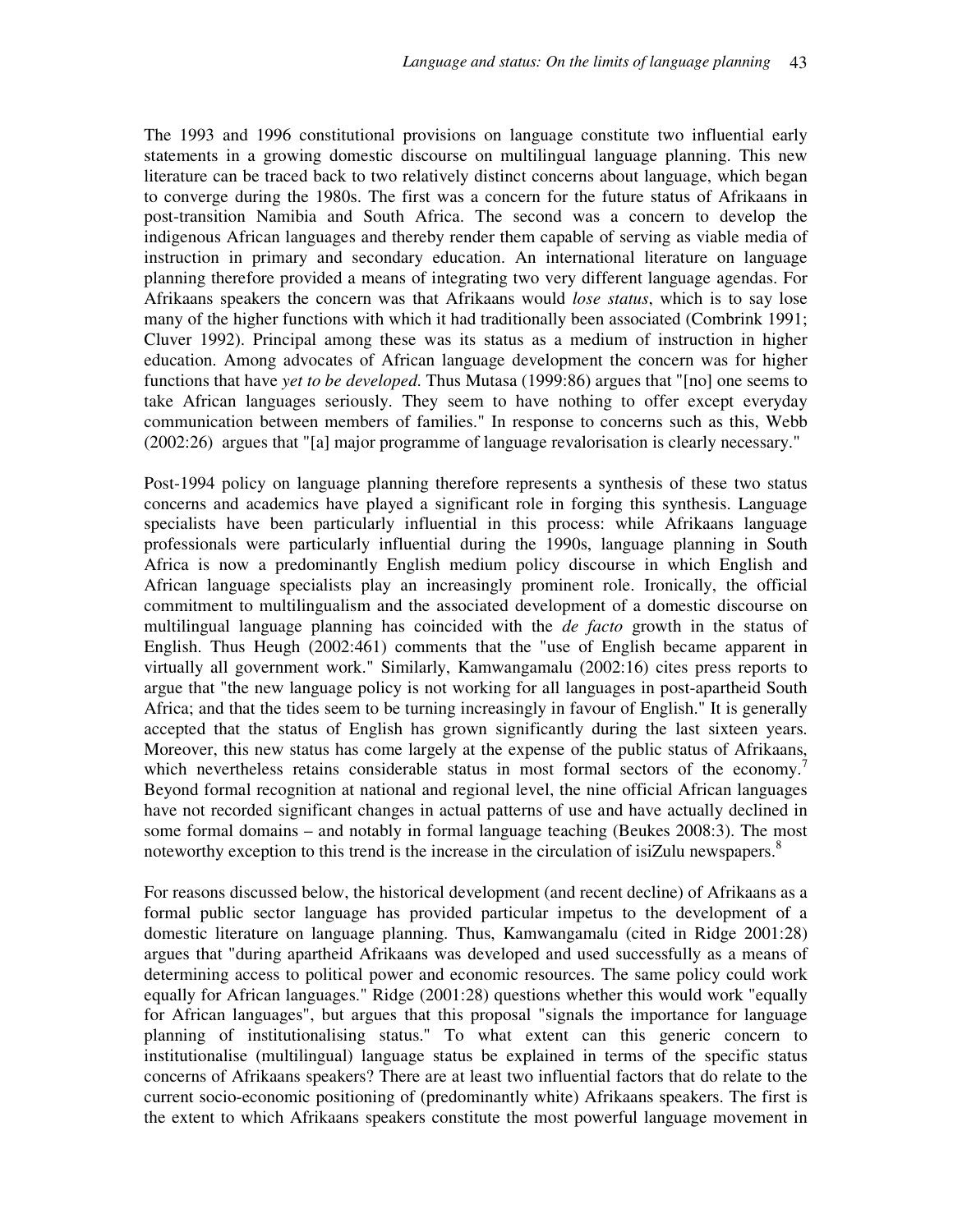the country.<sup>9</sup> The second relates the concentration within the Afrikaans-speaking community of more generic language skills associated with language planning. Unlike South African English, Afrikaans is an indigenously standardised language, and for this reason Afrikaans language professionals tend to have most of the key skills associated with language standardisation, notably lexicographic and other competencies associated with corpus planning. Thus the *Woordeboek van die Afrikaans Taal* (WAT or Dictionary of the Afrikaans Language) – based in Stellenbosch – has been instrumental in establishing dictionary units for the official African languages. $10$ 

To explain the rapid growth of a domestic discourse on language planning principally in terms of 'neo-Afrikaner nationalism' or language activism would however be a gross simplification. To do so would discount the significance of two additional ideological factors: the influence of a relatively small but growing corps of African language professionals and language activists; and the salience of Afrikaans and South African multilingualism within an influential and predominantly Anglophone international literature on language planning. The formal situation of a South African approach to language planning within a wider academic field is evident in the final report (see excerpt below) of the Language Plan Task Group (Langtag), the official body tasked with drafting a national language plan:

[Viewed] from the perspective of language planning as a discipline within the field of applied linguistics and as a conscious practice, the LANGTAG process, short as it has been, is indeed one of the more significant developments in the second half of the  $20<sup>th</sup>$ century. $^{11}$ 

This international discourse accounts for key contours of the domestic debate – notably the tendency to understand language planning in terms of "two related but distinct types of activities: status planning and corpus planning" (Reagan 2002:420). This distinction is drawn from a growing international literature on language planning, which numerous South African authors have drawn on in contrasting ways (Pieterse 1991; Webb 1996b; Moodley 2000; Wright 2000; Alexander 2002; Reagan 2002; Webb 2002; Beukes 2008).

The South African debate has therefore imported a number of fundamental fault lines from the international literature on language planning. More generally, the conceptual problems evident within this wider literature have their roots in a form of post-World War 2 institutionalized amnesia: the systematic bracketing of the conflicts associated with the prewar formalization of languages and the non-scientific language planning activities of nationalist movements, great writers, colonial administrators and missionaries. As a subdiscipline within linguistics, language planning is therefore a relatively recent episode within a much longer history of attempts to standardize language. More specifically, as a specialized academic field language planning constitutes an attempt to appropriate, formalize and apply the fraught history of language standardization. This process is explored in the following section, which focuses particular attention on the founding distinction between 'corpus' and 'status planning.' While the tendency towards the selective appropriation of history has deeper roots and is to some extent the *raison d'etre* of any language industry, this particular manifestation is intimately related to the rise of English as a global medium of communication. Formal language planning therefore needs to be situated clearly within a wider context: the *longue durée* of language identification, legitimation and standardization.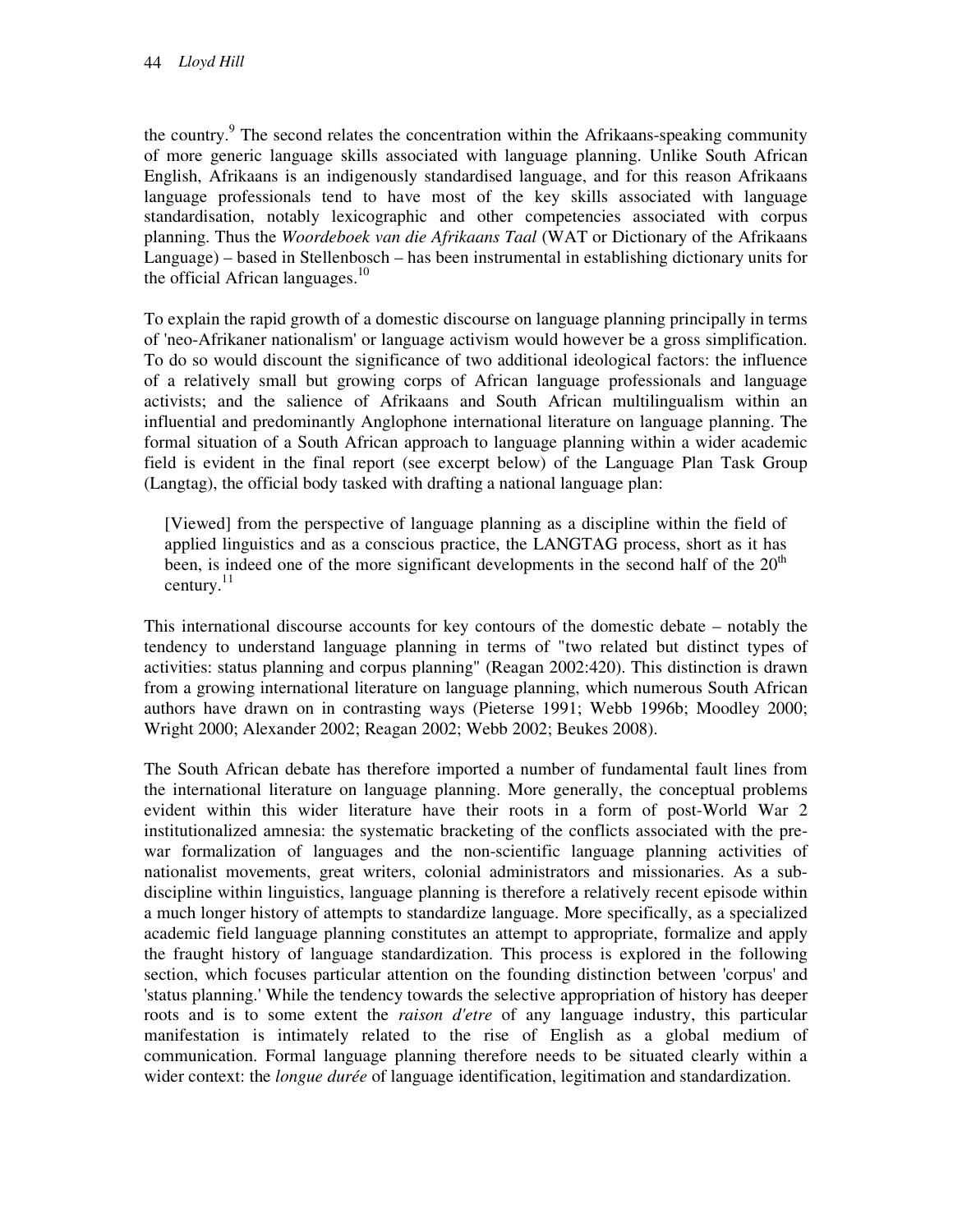### **3. Language planning and the externalization of status**

To the extent that there is a discernable history of language standardization, the key question is to what extent this has been an orchestrated or historically contingent process. Can languages be planned? And to the extent that planning has played a role in the standardization of national languages, can/should this process be distilled to form the basis of an applied science?

The emergence of language planning as an applied field of study can be attributed to a number of developments in the post-World War 2 period. The first and most obvious of these was the rise of the United States to a position of political, economic and intellectual preeminence. Language planning emerged as a predominantly American discourse, which coincided with the growth of American sociolinguistics as a distinct sub-discipline of linguistics. Secondly, decolonization and the creation of independent states in Africa and Asia constituted a new and very different market for language expertise. These new markets put pressure on the relatively new discipline of linguistics, which had hitherto been grounded in the comparative study of Indo-European languages. "Sociolinguistics", "linguistic anthropology" and the "sociology of language" are terms that emerged in the aftermath of World War 2. The designation of new language subfields during this period reflected the emergence of new epistemic space between the social sciences and an increasingly autonomous field of linguistics. This epistemic shift is reflected in the phrases "language in society", "language and culture" and "languages in contact", all of which reflect a concern for the contextual and relational aspects of language.

A particular combination of descriptive and prescriptive concerns set these new subdisciplines apart from the more traditional descriptive tradition in general linguistics. During the 1950s the descriptive focus shifted to the developing world, where attempts to describe and enumerate languages and dialects proved to be particularly difficult. To this new normative orientation language planning added an explicit political agenda: the need to make value judgments and formulate policy statements based on an accurate description of the context.

Language planning therefore emerged as an applied field of sociolinguistics – broadly defined to include the other sub-disciplinary orientations referred to above – and as such reflects two general orientations of the sub-discipline: a normative concern for 'small' languages and the contextual study of linguistic diversity; and a theoretical shift from abstract structural to functional explanations of language in society. Moving beyond the traditional linguistic description of the structure of a language (*langue*) – abstracted away from actual utterances or *parole* – sociolinguists began to focus more on function, which is to say on the description of linguistic diversity in terms of categories of use (registers) and the hierarchical arrangement of (more or less prestigious) uses (Halliday 2007:251).

Language planning therefore emerges within the context of a growing sociolinguistic orientation to the general study of languages in contact<sup>12</sup> and the more focused study of the language problems of developing nations.<sup>13</sup> The political context of this new academic trend was post-1945 'nation building' (Fishman 1968:54) and the emergence of new nationalist movements in recently decolonized states. These new states constituted a ready market for new ideas on language use and development. Language planners sought to promote the development of minority languages through the agency of the state<sup>14</sup> and societal institutions,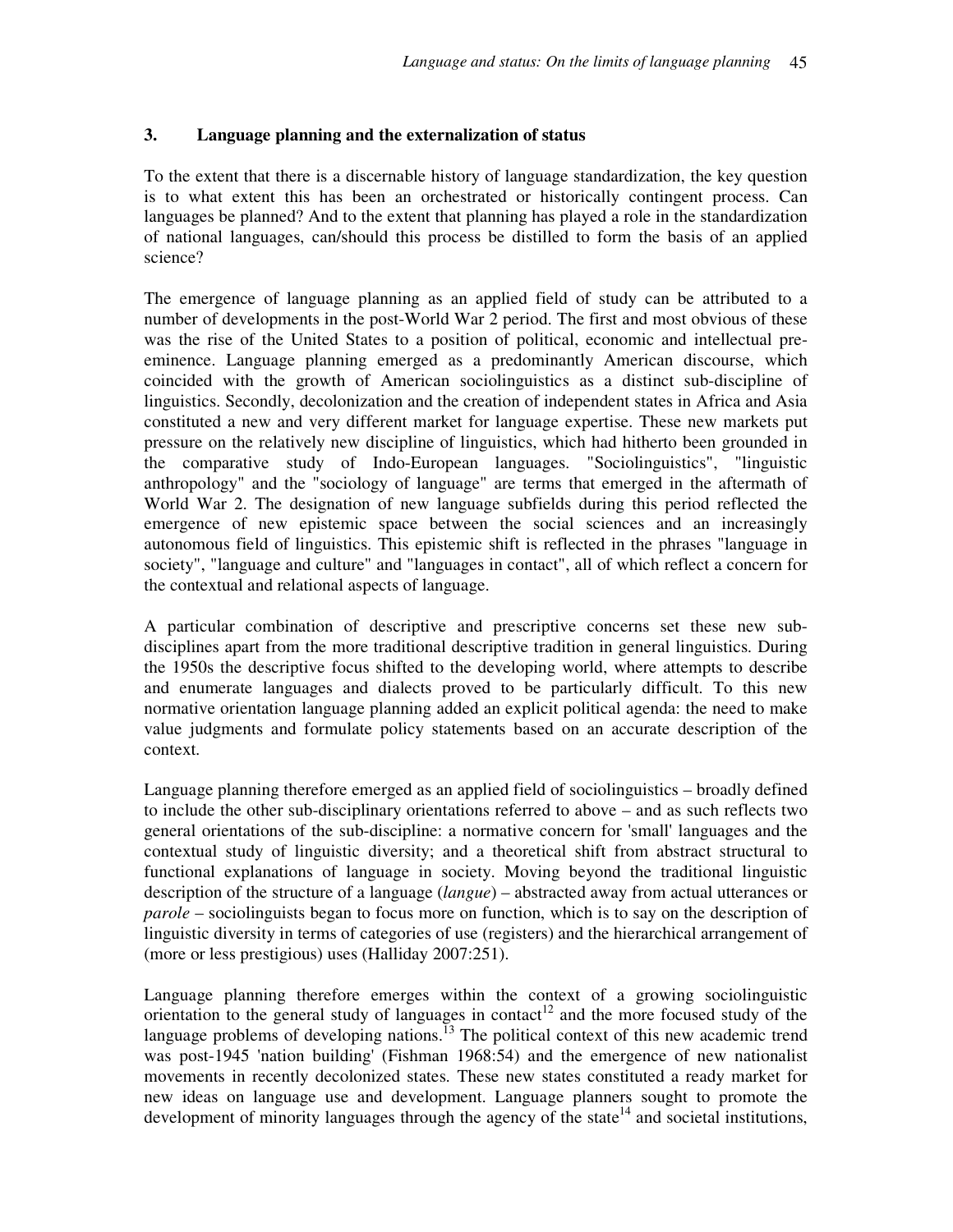or in other words, through a process of language policy formation and implementation. Fishman describes this new sociolinguistic interest as a "rapidly expanding concern with the language problems of disadvantaged speakers of non-standard varieties" (Fishman 1968:12). Decolonization in Asia and Africa and the rise of 'new' nations and new nationalist movements therefore provided the main political impetus to the development of a new applied science. Consider in this regard the following comment:

Here was an opportunity for sociolinguists to see their scientific endeavours translated into hard political decisions, and to have their work sponsored by state governments and international organizations. (Blommaert 1996:1)

The inspiration for a sociologically orientated approach to language planning came by way of Francophone studies of North Africa. The French term 'diglossie' was introduced by the Arabic scholar William Marçais in 1930, but only achieved widespread prominence after it was calqued into English by Charles Ferguson in 1959. Ferguson used the term 'diglossia' to denote a situation where two varieties of the same language in a particular speech community are used contemporaneously in definite but non-overlapping roles. Ferguson (1959:327) restricted his use of the term to four cases: Egypt (Classical Arabic - Egyptian), Switzerland (German – Swiss German), Greece (katharévusa - dhimotiki) and Haiti (French – Haitian Creole). He did however speculate on the wider potential application of the term (notably in China). The term 'diglossia' was introduced into a context in which 'bilingualism' had traditionally been used as a psychological construct. In the hands of Ferguson and Fishman (see Ferguson 1959; Fishman 1967; and Fishman *et al* 1968) diglossia comes to be associated with a kind of societal bilingualism, a sociological construct to the extent that bilingualism now refers to a functional division of labour within a language community.<sup>15</sup>

Over and above this conceptual shift, Fishman was instrumental in the development of a macro-sociological approach to language planning. This orientation is implicit in his extension of the meaning of 'diglossia' to cover the functional relationship between unrelated languages, notably in post-colonial states, where the super-ordinate language tends to be a European language. This macro-orientation to language planning was stimulated by an analysis of "cross-polity files", i.e. state-level statistical data on minority languages, which were increasingly available during the 1950s and 1960s (Fishman 1968:54).

Notwithstanding Fishman's efforts to draw in sociologists and political scientists, language planning has emerged as an applied field situated within linguistics. The reason for this can be traced to core assumptions about the nature of the enterprise, which Fishman shares with a number of other influential early contributors to the field. Language planning constitutes a form of applied linguistics, to the extent that it has been conceptualised as an essentially synchronic project, which is concerned with: (1) isolating key features in the historical development of relatively advanced 'standard' languages; (2) modelling the processes that these languages went through; and (3) using these models as the basis for policy intervention on behalf of weaker language communities.

Language planning theory is founded on Kloss' (1969) distinction between corpus planning and status planning. Corpus planning is defined as the internal development of a language (grammar, lexicon etc), while status planning involves the external or functional development of a language in a society. Here the term 'status' is commonly used as a synonym for function.<sup>16</sup> Subsequently, others have expanded this model to include additional dimensions,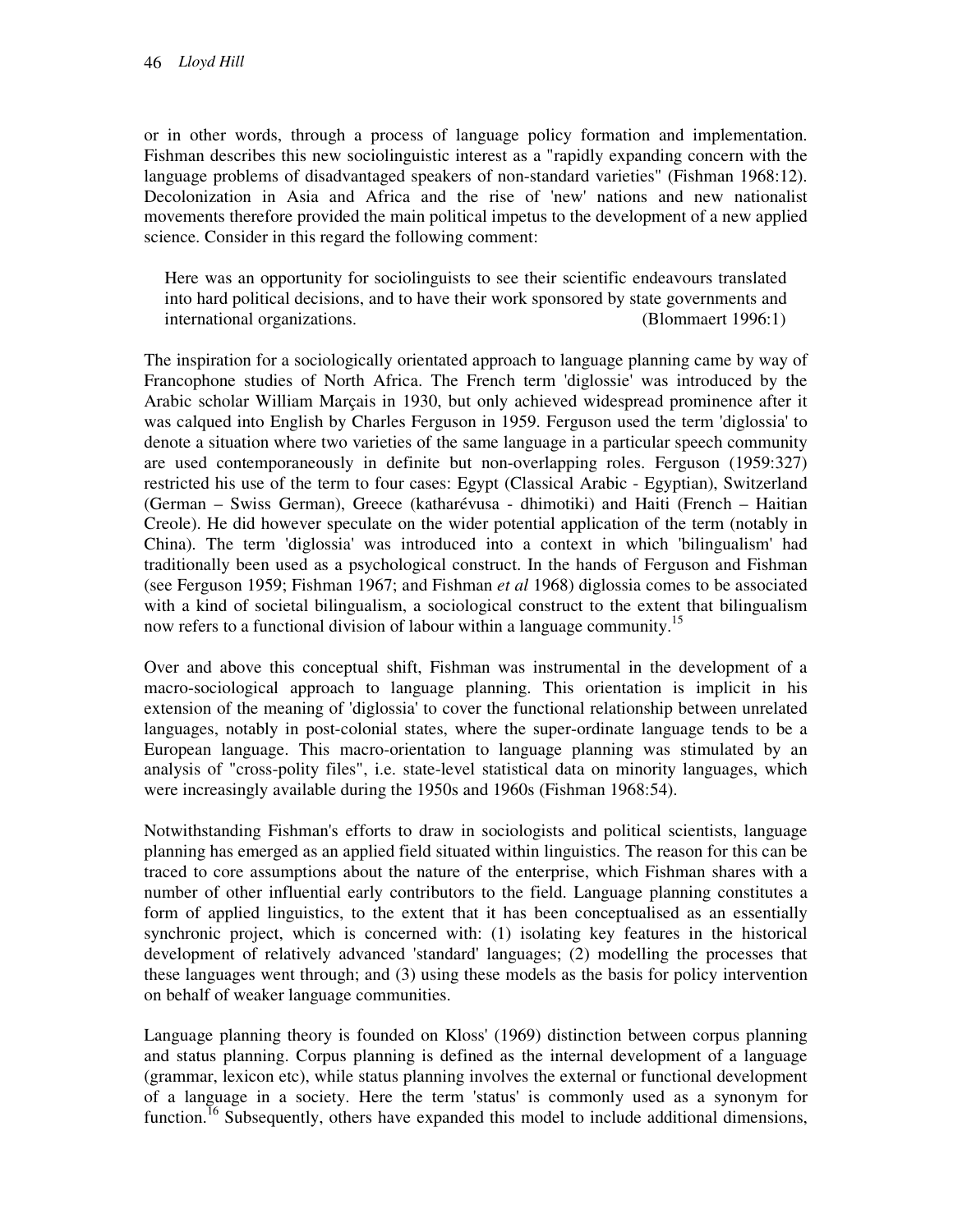such as 'acquisition planning' (promoting and spreading language learning) and 'prestige planning' (creating favourable psychological background for long-term planning), but these are clearly elaborations on the broad concept of 'function.' This basic distinction was then elaborated by Haugen (1983, 1997), to form the following model of language planning, summarized in Table 1.

| <b>THOIC I.</b> THREE CH 3 HOUGH OF RELEASED DRIMING |                              |                                |
|------------------------------------------------------|------------------------------|--------------------------------|
|                                                      | <b>Norm / Structure</b>      | <b>Status / Function</b>       |
| <b>Society</b>                                       | 1. Selection of norm variety | 3. Implementation / acceptance |
| (external) functional change                         |                              |                                |
| Language                                             | 2. Codification              | 4. Elaboration                 |
| (internal) language change                           |                              |                                |

**Table 1.** Haugen's model of language planning

Haugen's fourfold model of language planning (summarised in Table 1) depicted the process in terms of the following stages or processes.

- Selection of a 'norm' speech variety for the purpose of codification
- Codification of a standardized code or written norm, which involves graphisation (developing a writing system), grammatication (establishing rules or norms of grammar) and lexicalization (specifying or developing vocabulary)
- Implementation, or the socio-political realization of decisions made regarding selection and codification
- Elaboration or modernization, i.e. terminological and stylistic development of a codified language.

This model has proved to be very influential and has underpinned numerous studies in different parts of the world.<sup>17</sup> Language planning had its heyday during the 1960s and the 1970s. Enthusiasm subsequently waned, as political and economic crises deepened in many parts of the developing world. Blommaert noted the recent renewal of interest and attributes this in part to South Africa's attempts to institutionalise multilingualism (Blommaert 1996:2). Another reason is the fact that the field is no longer predominantly concerned with the developing world. The numerous trends associated with globalization have shifted the focus to the developed nations of Europe and North America. In Europe in particular, the presumed national consensus on language has in numerous states been challenged by two growing phenomena: transnational migration and sub-nationalism. This has, to a considerable extent, shifted the academic emphasis from national planning to the contrasting language rights claims of autochthonous (territorial) and allochthonous (immigrant) minorities (Wright 2004).

The fundamental problem with language planning projects formulated in this way is conceptual. The distinction between 'corpus planning' and 'status planning' facilitates the creation of an ostensibly neutral applied science, but to the extent that this science has been built around the technical activities associated with corpus planning, status planning is reduced to a residual category. The conceptual problem at the heart of language planning may therefore be rephrased as a tendency to externalise status; or a tendency to airbrush the history of social contestation and political conflict out of language standardisation. More fundamentally, this tendency is related to the manner in which status tends to be theorised as an extraneous variable or factor considered external to the process of identifying languages and dialects.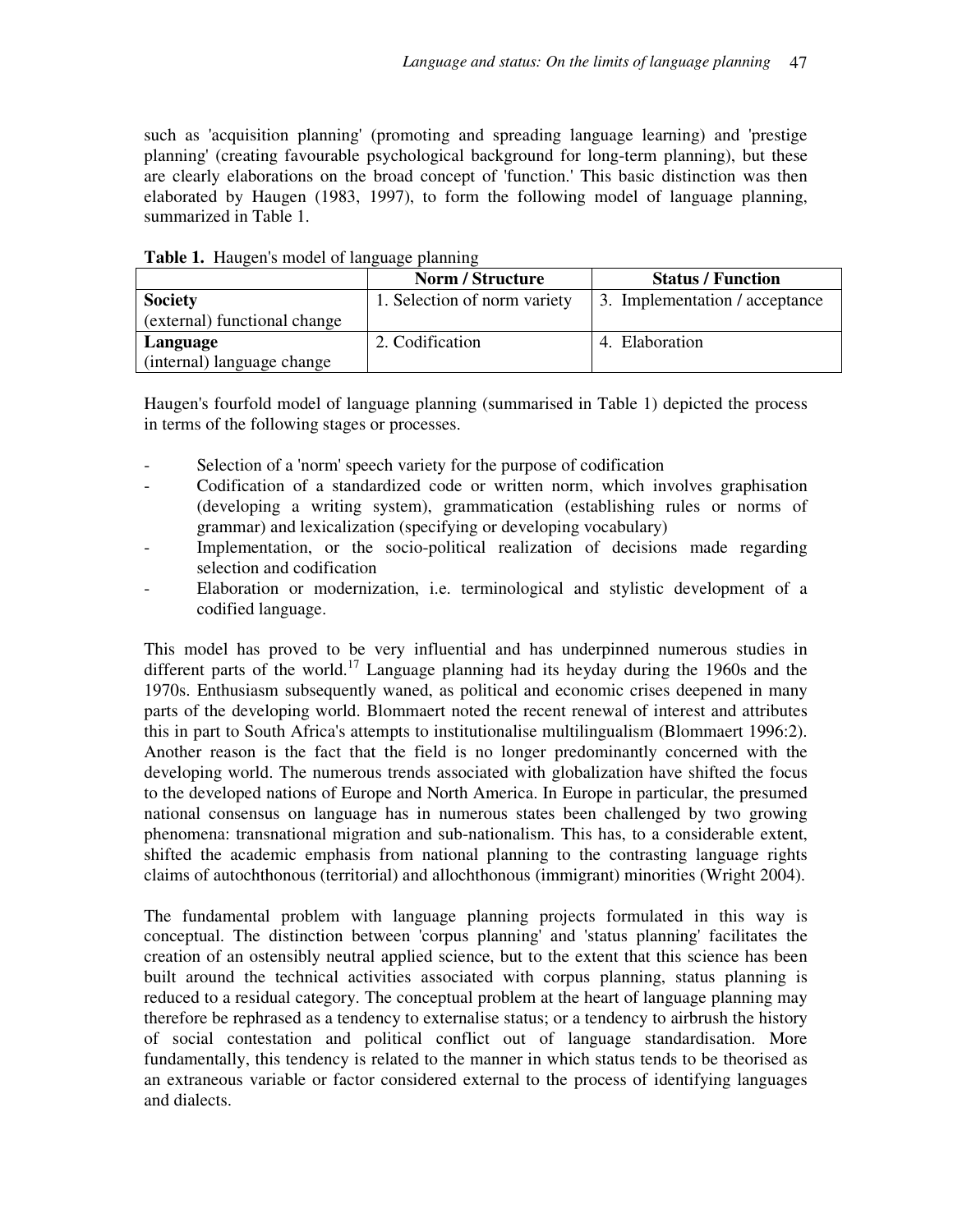### **4. Dialect and the stratification of languages**

The relationship between language and dialect is a touchstone issue in the historical development of the modern language disciplines. An exploration of this relationship is pivotal to a historical account of language standardization. 'Dialect' was a Renaissance import from Ancient Greek: the word appears in English in 1579, about 15 years after it first appeared in French (Haugen 1966:922). The significance of these dates relates to their situation approximately a hundred years after the emergence of printing as a socially significant phenomenon.<sup>18</sup> The new writing technology presented the first generation of printerpublishers with a dilemma: which spoken language to use as a basis for printing? This dilemma is articulated as follows in one of the first books published in English:

And that comyn englysshe that is spoken in one shyre varyeth from a nother. In so moche that in my dayes happened that certayn marchauntes were in a shippe in tamyse for to haue sayled ouer the see into zelande/ and for lacke of wynde thei taryed atte Forlond. and wente to lande for to refreshe them And one of theym named sheffelde a mercer cam in to an hows and axed for mete. and specyally he axyed after eggys And the goode wyf answered. that she coude speke no frenshe. And the marchaunt was angry. for he also coude speke no frenshe. But wolde haue hadde egges*/* and she vunderstode hym not/ And thenne at laste another sayd that he wolde haue eyren*/* then the good wyf sayd that she vnderstod hym wel/ Loo what sholde a man in thyse dayes now wryte. egges or eyren/ certaynly it is hard to playse every man/ by cause of dyuersite and change of language.<sup>19</sup> (Caxton in Bühler 1960:27)

The writer is William Caxton, the first English printer, and the extract provides an interesting early reflection on the problems associated with the creation of a standardized print-language. If languages are constantly changing, how is it possible for the print-medium to continue to reflect a spoken form of the language? The short answer is that it is not possible: printing establishes a written standard and printing has had a profound effect on the subsequent development of spoken languages.

The importation of the word 'dialect' from Greek into numerous European languages therefore formed part the gradual evolution of a response to this dilemma. Haugen (1966) notes that during the classical period of Ancient Greece there was no unified Greek language norm. While dialects in this context bore the names of Greek regions, they were also functionally specific written norms associated with specialized literary uses (e.g. Ionic for history and Attic for tragedy). During the post-classical period these dialects were eventually replaced by a unified norm, the Koiné, which was essentially the dialect of Athens. 'Dialect' therefore enters French, English and other emerging 'print-languages<sup>'20</sup> as part of a broader social process: the analogical transfer of Ancient Greek experience as a means of (1) explaining the emergence of new print standards in sixteenth century Europe; and (2) legitimating the assertion of new written *and spoken* norms that during the nineteenth century would come to be known as national languages. Key aspects of this process are evident in the English senses associated with the word.

References to 'dialect' in English tend to be divided into two broad senses: (i) a "manner of speech peculiar to, or characteristic of, a particular person or class"; and (ii) one of the "subordinate forms or varieties of a language arising from local peculiarities of vocabulary, pronunciation, and idiom" (OED, 2010). This latter sense includes "a variety of speech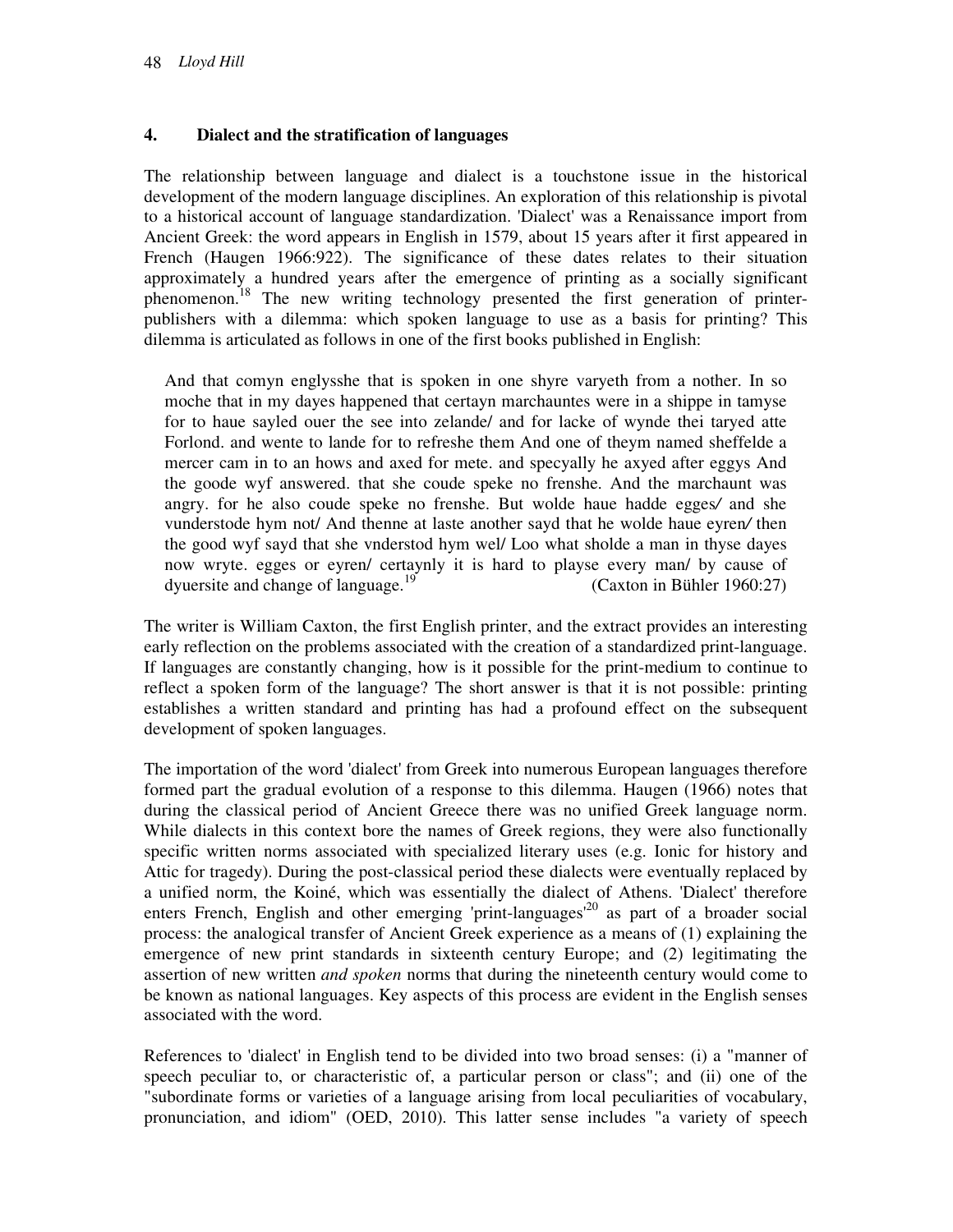differing from the standard or literary 'language'"<sup>21</sup> (OED, 2010). In these senses we can see the roots of the contemporary linguistic distinction between descriptive and prescriptive approaches to language.<sup>22</sup> Sense (i) conveys a basic recognition of difference, which may or may not overlap with sense (ii), in which a norm forms the basis of a distinction between subordinate and superordinate forms. What is at issue here – to adapt Williams  $(1983:105)$  – is not the "evident fact that ways of speaking differ", but rather the processes associated with the sub-/superordination of relatively distinct language forms. Williams argues that it is within the centralizing process of language standardization – a process of cultural domination – that "wholly native, authentic and longstanding variations become designated as culturally subordinate." But how longstanding and discrete were these 'native variations' before the invention of printing?  $^{23}$ 

The centralizing process to which Williams refers incorporated numerous processes associated with the rise of modern state-based political economies. 'Dialect' was therefore not simply imported into European languages in the sixteenth century; it formed part of a complex set of social processes – associated with the rise of European state- and nationbuilding – that would eventually produce *both* standardized languages *and* regional subdivisions. As Bourdieu notes, a standardized language should therefore not be thought of as a mere selection from a crop of pre-existing regional dialects:

Only by transposing the representation of the national language is one led to think that regional dialects exist, themselves divided into sub-dialects – an idea flatly contradicted by the study of dialectics […] And it is no accident that nationalism almost always succumbs to this illusion since, once it triumphs, it inevitably reproduces the process of unification whose effects it denounced (Bourdieu 1991:46).

Bourdieu notes that, in the absence of objectification in writing, languages exist only in a "practical state" (Bourdieu 1991:46). 'Dialect' therefore enters the lexicon at a time when new practices associated with printing and reading are beginning to acquire new forms of social distinction – a process that would subsequently give rise to popular and literary forms of 'a language.' And when it became desirable to gloss one in terms of the other, this early form of language stratification was manifested most significantly in the form of the monolingual dictionary.<sup>24</sup> The spread of printing and the gradual emergence of new economies of print therefore gave rise to radical new processes of objectification: the development of a written norm by means of the promotion of mass literacy "which enables the written norm to exercise an influence on the vernacular, while at the same time fostering the ideal that the written language should be a faithful mapping of it" (Coulmas 1992:37). This is, of course, far from a neutral or uniform process, for language standardization is invariably associated with a political project, namely linguistic nationalism. The nineteenth century was the heyday of both linguistic nationalism and language standardization: following the industrial revolution, state-based print markets formed the basis of powerful new political economies, in which the ideologies that underpinned both nationalism and imperial expansion were also instrumental in establishing powerful new 'national' and 'international' languages.

It is therefore difficult to dissociate language standardization from the chequered political history of any given standardized language. In the South African context, for example, it is not possible to understand the emergence of English as the dominant standard language without referring to the history of the Cape and Natal colonies, Milner's Anglicization policies, the socioeconomic position of white English speakers and their deference to cultural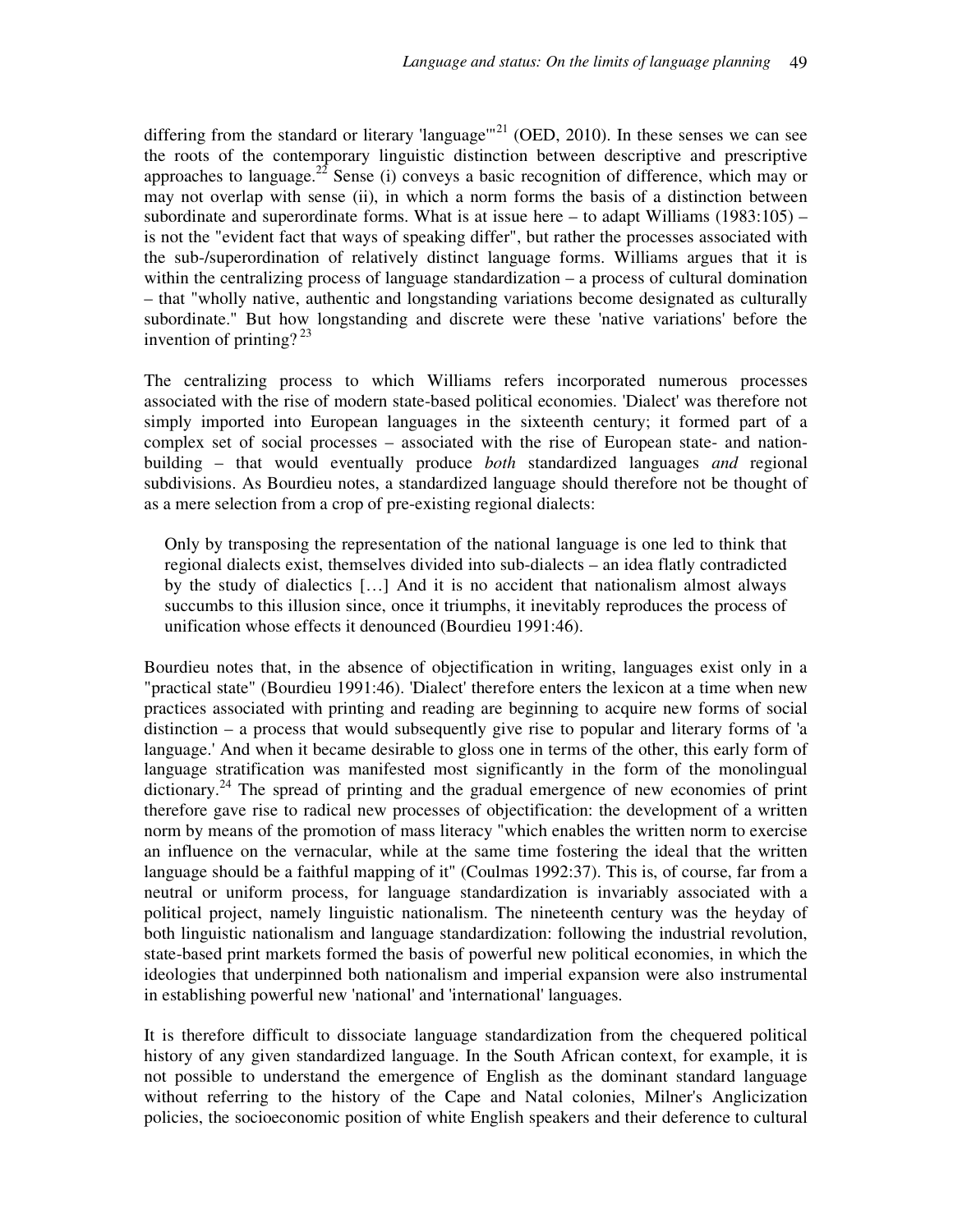norms emanating from Britain and the United States. Similarly, Afrikaans as an alternative standard cannot be understood in isolation from Afrikaner nationalism and the racial motivations associated with 'ausbau' or the abstraction of a standard from a Dutch creole continuum.

Like national histories, a history of any given 'standard' language will therefore be a contentious and contested endeavor. And one, moreover, that does not easily lend itself to language policy and planning activities. By contrast, histories of dialects are difficult to write, as they often involve the reification or denial – through the medium of a written standard – of a tacit sense of linguistic positioning within a stratified social structure. This was the dilemma that nineteenth century missionaries faced in their efforts to codify the speech of their adherents. As Harries (2007:168) notes, with reference to "Thonga" (Xitsonga), the protolinguistic activities of the missionaries produced simultaneously both the standard language and its subordinate dialects.

While Thonga was the product of the mission, the subordinate dialects and patois were linked to the chiefs and headmen who, with few exceptions, presented a major barrier to evangelization. (Harries 2007:167)

Perhaps it is a reluctance to recognize historical continuity with this period that explains why dialect tends to be the stepchild in the conceptual repertoire of modern linguistics. While some linguists use it, many more tend to be wary of its normative association with 'nonstandard' language and the negative connotation<sup>25</sup> that it frequently carries in common sense usage. On the one hand this reluctance reflects sensitivity to the spatial complexity of modern language forms. Dialect has an additional sense of "a particular language in relation to the family of languages to which it belongs" (OED, 2010). This remains a relatively specialised sense, which gained currency following the late nineteenth century emergence of dialectology as a specialised field of study.<sup>26</sup> To the extent that the term comes to be associated with language forms above and below the national language, it played a significant role in fostering a new sense of scale and functional scope in language.<sup>27</sup> Hence the distinction between 'dialect' (regional or social) as a "variety according to the user" and 'register' as "a variety according to use" (Halliday 2007:251). In accordance with this sensitivity, 'variety' is often preferred as the generic term.

On the other hand, the reluctant use of 'dialect' tends to reflect a scientific disposition associated with the rise of an autonomous discipline (linguistics) concerned with the descriptive study of autonomous languages. Notwithstanding its normative and policy orientations, language planning as a subfield reflects what Silverstein (2005:2) has termed "the transfer of inductivisms" from nineteenth century comparative philology to twentieth century linguistics, in terms of which autonomy is asserted through association with other deductive sciences – notably botany and geology. This scientific disposition is frequently accompanied by a theoretical commitment to the formal equality of all languages; a commitment usually expressed in terms of abstract potential, rather the actual functions associated with a given language in a given context. A corollary of this disposition is a reluctance to engage with language politics, or to do so in a manner that externalizes the significance of social status in the historical development of languages. And it is this scientific – or rather scientistic - orientation that explains both the entrenchment of language planning as a subfield of structural linguistics as well as the priority that corpus planning tends to enjoy within this subfield.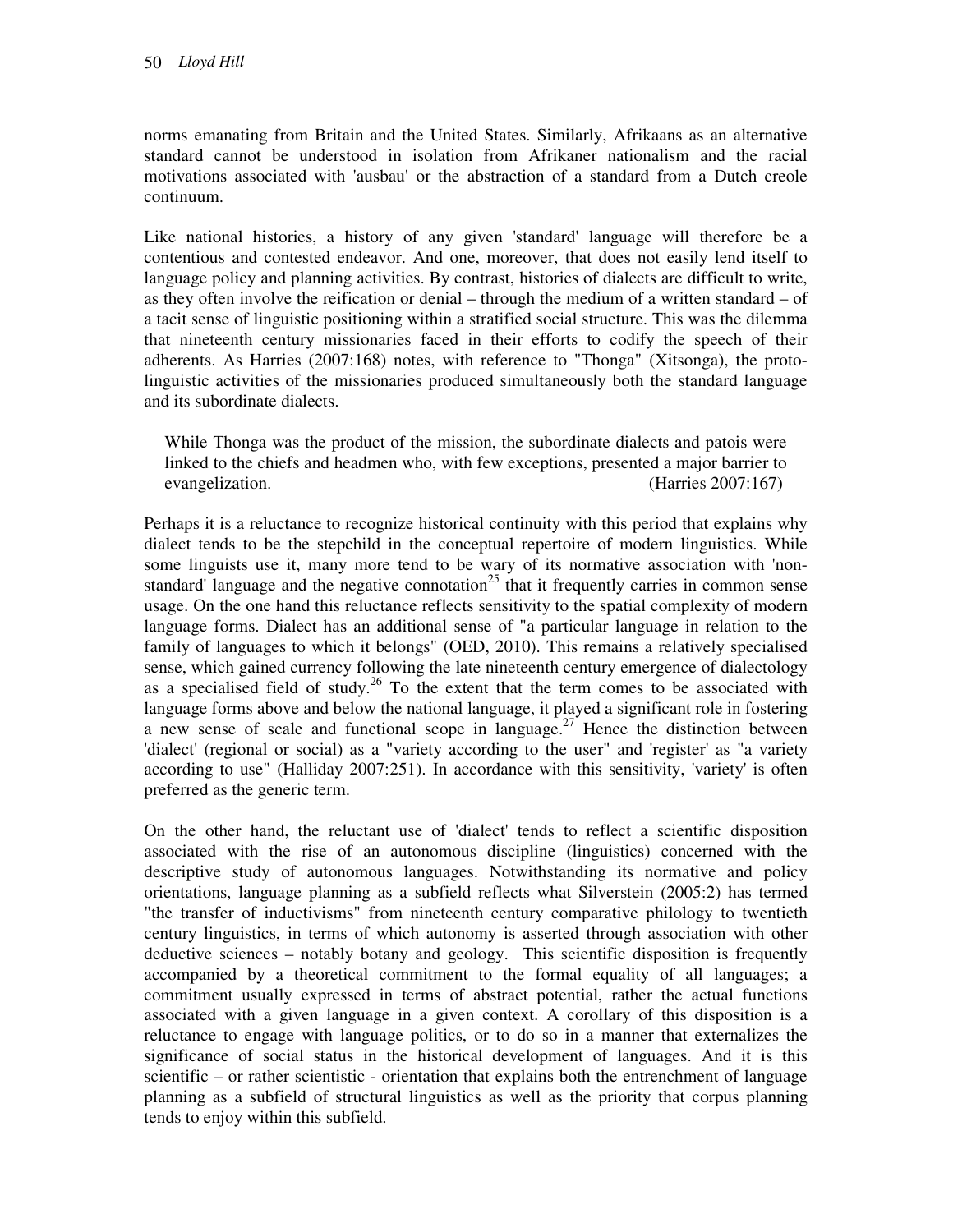#### **5. Habeas corpus? The search for the body of 'autonomous language'**

'Habeas Corpus' is a legal concept which literally means "have the body". It is a writ issued by a court, which requires that "the body of a person" be brought before the court before the case against the person in question can proceed. The term has both a metaphorical and a literal significance to an analysis of the concepts of 'corpus planning' and 'status planning.' Metaphorically, the problematic interaction between these two concepts in language planning can be likened to the search for a body – the body of autonomous language. Kloss' conceptualization of 'corpus' builds on Saussure's concept of 'langue', or 'language', as an autonomous speech system, abstracted away from its manifestation in actual utterances ('parole') (Saussure 1966). As Love (1989:814) has argued, Saussure's conceptualization of language in this sense freezes "a historically evolving system at an arbitrarily chosen point, to reveal an ahistorical *état de langue*". Two aspects of this more general critique of structural linguistics have particular relevance to the conceptual problems associated with language planning.

Firstly, the tendency to ignore or underplay the historical significance of writing is evident in the literature on language planning. Thus Haugen's model (cf. Table 1) introduces writing in stage two – codification – and therefore assumes the prior existence of relatively discrete spoken norms, which are available for selection in stage one. Secondly, the attempt to distill policy prescriptions from the history of language standardisation tends to telescope and thereby distort the more recent history of writing as print. The distillation tends to omit specific histories of conflict over symbolic and material resources and – as a result – ignores the historical relationship between language development and social stratification. Corpus planning tends to be seen as a predominantly technical exercise, which excludes the consideration of stratifying processes that give rise to specific language corpora. Particularly significant, in this respect, has been the uneven spread of markets for print and, more specifically, for printed forms or genres. Blommaert (2008:296) notes the role that professional scholars in Africa played in the production of "'inventory' descriptions of language-as-structure", notably "a Grammar, a Dictionary, and a collection of Texts." The monolingual dictionary has more general significance. The monolingual dictionary was not just the Holy Grail of linguistic nationalism; it also provided the model for an autonomous science of language. The concept of 'autonomous language' can be traced back to the emergence of the monolingual dictionary, which provided the prototypical arrangement of form and meaning within a language.

So the supposedly culture-neutral 'science' of spoken language turns out to be founded on the assumption that the way in which a particular close-knit group of literate societies has come to make use of writing, in combination with the linguistic analysis implicit in a device designed to display (for various nonscientific purposes) the verbal resources available to literate members of those societies, already embodies an appropriate conceptualization of its subject matter. (Love 1989: 805)

The conceptual distinction between 'corpus planning' and 'status planning' therefore has the effect of reducing the former to an objective and a technical subfield within applied linguistics, but leaves the latter in a state of quasi-scientific limbo.<sup>28</sup> By assuming the prior existence of discrete "language bodies", language planning tends to externalize the problem of status, treating the attribution of status as ancillary to the internal development of a given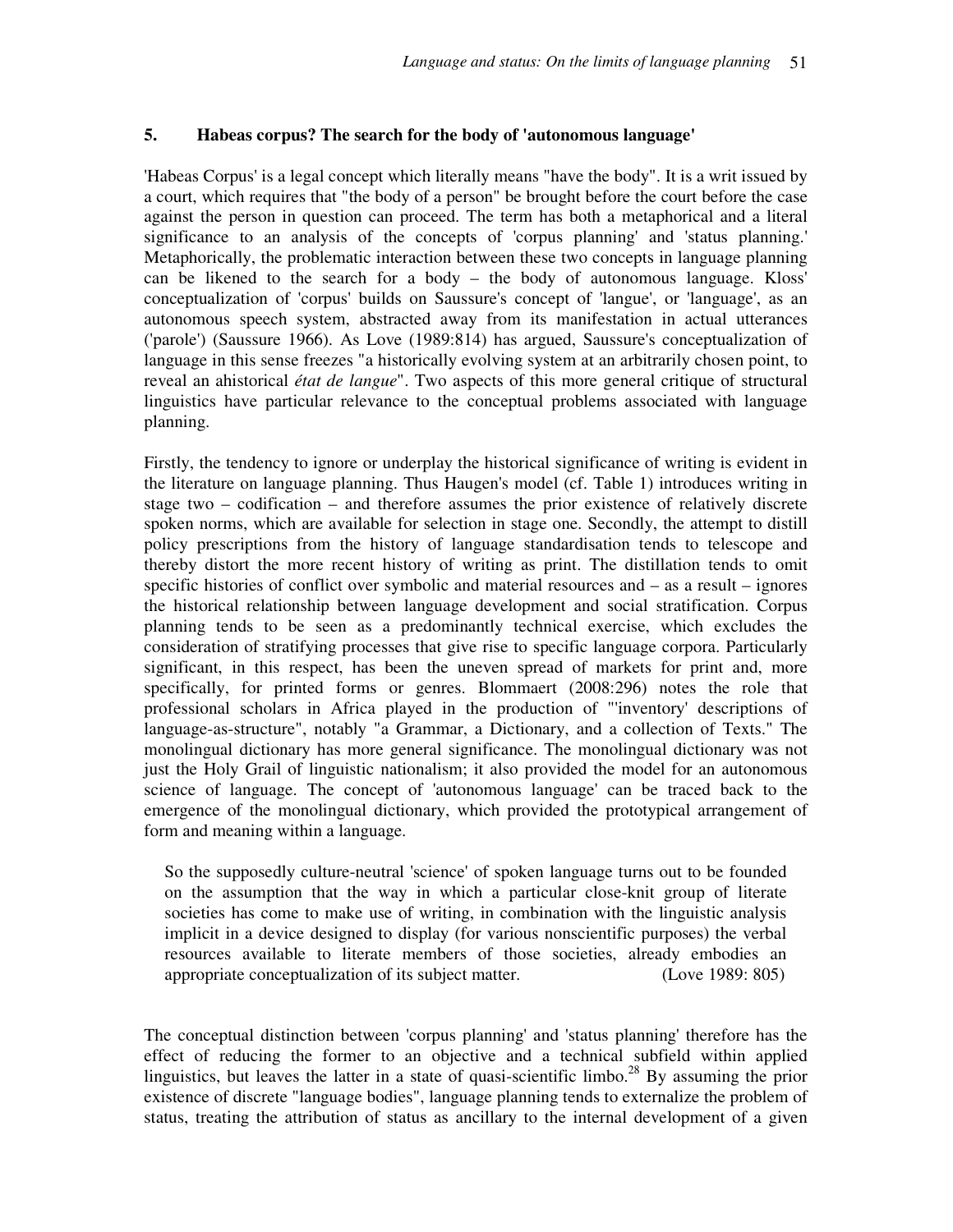language. Moreover, by defining status principally in terms of function – which is to say in terms of the functions associated with a given language – the literature on language planning has remained largely insulated from sociological debates on the relationship between status and class (Williams 1992:137).

While the term 'status' derives from Latin, referring to standing or position in society, the recent history of the concept is strongly associated with Max Weber's work on social stratification. Weber (in Turner 1988:65-67) argued that industrial societies tend to be stratified as a result of the unequal distribution of three broad categories of power:

- (i) Class: income, wealth and other material benefits;
- (ii) Status: practices and cultural distinctions associated with "lifestyle";
- (iii) Political power: the legal-political entitlements of citizenship.

There are longstanding debates, drawing on the work of Marx and Weber, on (1) the relative significance of class and status in the social stratification of modern societies, and (2) on the extent to which theses concepts should be understood in terms of aggregate (individual) or whole (group) phenomena. Williams (1992:124) notes a tendency in the language planning literature to interchange the concepts of 'prestige' and 'status'. In the United States status tends to be conceptualized as a socio-psychological category, which is to say in terms of the subjective individual "self-perception of prestige" (Turner 1988:4). This tradition therefore tends to privilege a conceptualization of status as subjective disposition, thereby ignoring the more objective dimension of status as positioning within a class structure. The result is a tendency to portray membership of a society – and by extension 'a language' – as essentially consensual. It would therefore seem that, to the extent that the language planning literature has drawn on sociological debates on status, this has come largely by way of a tacit acceptance of Parsonian structural functionalism – a sociological tradition that has tended to conflate status and class and understate the historical significance of social stratification and conflict (Williams 1992:124). The linguistic corollary of this implicit social theory is therefore the tendency to understand status planning as an absolute<sup>29</sup> and consensual process of building new functions into a given language.

It is with respect to the difficulties associated with the use of the term 'status' in language planning that the reference to habeas corpus has a more literal significance. Bourdieu (1991:49) notes the historical shift in the use of the term 'code' from law to linguistics. He argues that a common language functions as a code in two senses of the word: firstly, by establishing a system of linguistic equivalences between concepts and signifiers and secondly, by establishing a system of norms regulating linguistic practices (Bourdieu 1991:45). The language norms in question – constituting the 'body' – emerge through social conflict and social stratification – processes coextensive with the establishment of equivalent forms and meanings. 'Language' as a group construct (i.e. in references to 'a language' or specific 'languages') must therefore be conceptualized as a status group, whose relative autonomy visà-vis other languages (or rather 'language status groups') is the product of a continuous process of contestation and resource allocation. The difficulty inherent in this reconceptualization derives from the fact that it undermines the belief – cherished by many language professionals – that language planning can be a neutral applied science. To state this is not to deny the existence of specialized technical skills, many of which are transferable between language groups. It does however undermine the belief that language practices can be neatly subdivided into internal and external categories. Discrete languages can only be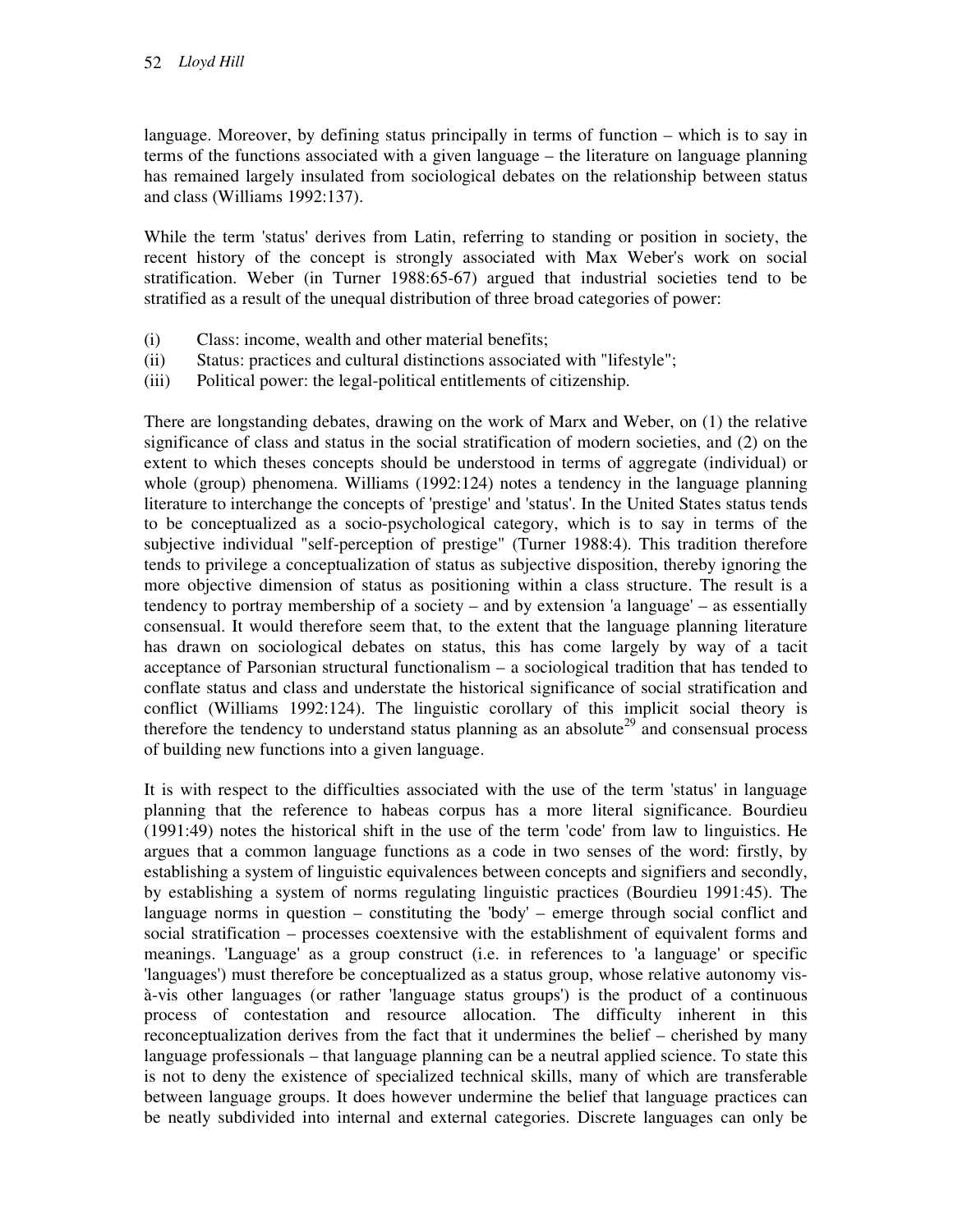seen in social relief: if this is accepted, then every language practice carries a social cost, and status is the product of social contestation in a context defined by scarce symbolic and material resources.

### **6. Conclusion**

In this article I noted how the word 'dialect' was not simply introduced to European languages during the sixteenth century. It rather formed part of a complex process of print-mediated social transformation, through which both 'standard' languages and 'regional dialects' emerged by way of an association with increasingly discrete markets for printed material and the capacity to read. Following the industrial revolution these markets then formed the basis of powerful new political economies, in which the ideologies that underpinned both nationalism and imperial expansion were also instrumental in establishing powerful new 'international' languages. In developing countries – and Africa in particular – the historical association of these languages with colonialism gave rise to demands for the use and development of indigenous languages and – following from this – a market for formal attempts to meet these demands. Language planning – built around a conceptual distinction between internal 'corpus planning' and external 'status planning' – therefore emerged as an applied field of sociolinguistics in the aftermath of decolonisation, when a growing number of sociolinguists sought to distill policy programmes from the history of language standardisation. In this article I have argued that the conceptualisation of 'status' is the weak link in this academic tradition and I conclude with a brief comment on the national policy implications for South Africa.

If status planning is defined as the "effort to regulate the demand for given verbal resources" (Cooper 1990:120), then the central issue that needs to be addressed in the South African context (as elsewhere) is why this has proved to be so difficult. The reason, it would seem, is that language planning is a far more indeterminate and contentious process than most contributions to the language planning literature are prepared to acknowledge. The theoretical issue is not so much whether language planning can be done, but whether it can be done innocently. The idea that it can be done scientifically is premised on the assumption that 'languages' exist as discrete entities and that they can establish a *modus vivendi*, rather like the individuals who speak them. My critique of this idea is built on a conflict-sociological approach to the study of language, in terms of which status is the product of struggles over the allocation of scarce material and symbolic resources – and these include struggles over the very definition of 'languages'.<sup>30</sup> Such struggles are manifested in the smallest of practices and not least the technical processes associated with corpus planning. The fragility of the ostensibly neutral process of corpus planning is therefore most evident when claims for dialect demarcation are made above or below the level of officially recognized languages.<sup>31</sup>

We live in an era of growing resource scarcity, in which scholars of resource management (oil, electricity, water etc.) are increasing concerned with demand side management (DSM). To the extent that it is possible for South African writers and policy makers concerned with language policy and planning to move beyond symbolic commitments to multilingualism, a kind of critical linguistic DSM is required. By 'critical' I mean an approach built on a recognition that languages are not natural resources, but rather social artefacts whose relative social value is context-dependent and thereby subject to contestation and management. Whereas corpus-orientated language planning tends to foreground the supply-orientated concerns of language professionals, a more critical approach would focus on a realistic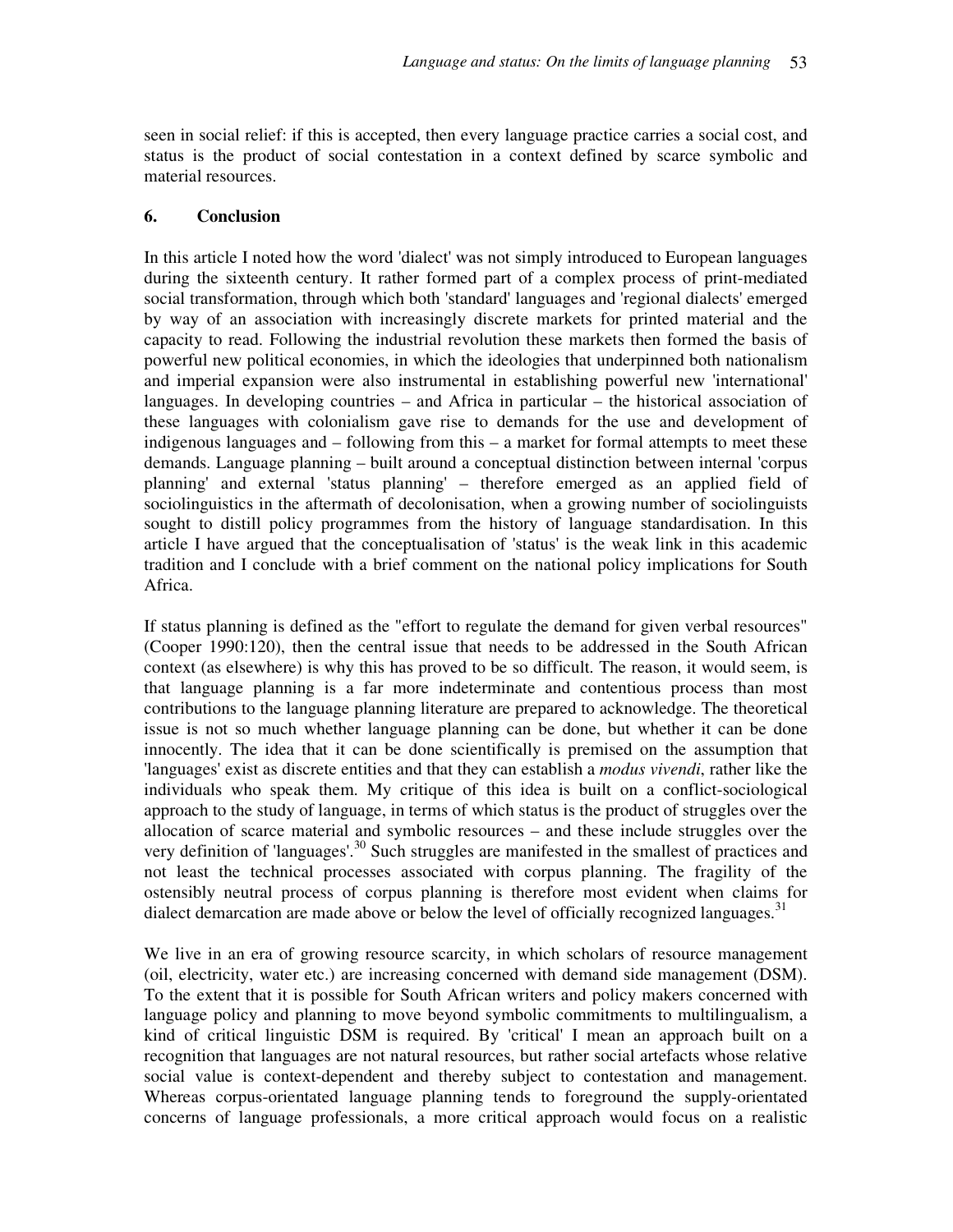assessment of extant and potential demand for new language resources *in specific domains or contexts*. While this approach seems desirable in principle, it is not obvious how it would work in practice. Given the complexity of actual language change it seems more likely that national language policy will remain predominantly symbolic.

In the context of rapid social and geographical mobility, change is the product of a myriad of social interactions in which choice of language/dialect is asserted, contested or relinquished. The air of consensus that surrounds formal language planning initiatives therefore masks the reality of competing status agendas. In short, the conception of 'language' that underpins much of the contemporary South African literature on language policy has been useful in fostering elite consensus on the need for multilingualism. This consensus is still politically expedient, precisely because it tends to mask the complex nature of language change and the continuing role that languages play in the stratification of post-apartheid society. The irony is that a language policy formulated more explicitly in terms of emerging patterns of social stratification – and one that formally recognizes and acknowledges the complex stratifying role of English – would be better suited to addressing inequality in South Africa.

## **Notes**

- 1. This article has had a rather long gestation. I would like to express my appreciation for comments received from two anonymous reviewers. Earlier drafts were presented at the University of Johannesburg in 2009 and at the University of Stellenbosch in 2010. I would also like to thank current and former colleagues at these universities for comments and discussion, notably Simon Bekker, Christiaan Maasdorp and Caroline Jeannerat.
- 2. "A shprakh iz a dialekt mit an armey un flot" from a 1945 article in Yiddish.
- 3. On 16 March 2010 Judge Ben du Plessis ruled that the South African government had, since 2007, failed in terms of the Constitution to regulate and monitor the use of the official languages. He did not however order the government to adopt or legislate a formal language policy. His decision to deliver the verdict in Afrikaans was "motivated by evidence before court that the respondents, in so far as they indeed don't understand Afrikaans, have sufficient translation services" ("High court victory for South African languages", Mail & Guardian Online, 16 March 2010, available online at http://www. mg.co.za/article/2010-03-16-high-court-victory-for-sa-languages).
- 4. Constitution of the Republic of South Africa (Act 200 of 1993), chapter 1, section 3(2).
- 5. In terms of section 6(1) of the 1996 Constitution, the official languages of South Africa are Sepedi, Sesotho, Setswana, siSwati, Tshivenda, Xitsonga, Afrikaans, English, isiNdebele, isiXhosa and isiZulu.
- 6. Constitution of the Republic of South Africa (Act 108 of 1996), chapter 1, section 6(1) and (2).
- 7. According to the Afrikaans indexing site, Die Knoop (www.dieknoop.co.za), Afrikaans speakers account for about 40% of disposable income ("besteebare inkomste") in South Africa.
- 8. See Jones and Grobler, "Runaway circulations for Zulu media while Afrikaans falters", MarketingWeb, 16 February 2007.
- 9. "Constellation of language movements" would be more accurate. These include the Afrikaanse Taal en Kultuur Vereniging (ATKV), Federasie van Afrikaanse Kultuurvereniginge (FAK) and numerous others. An overarching sense of this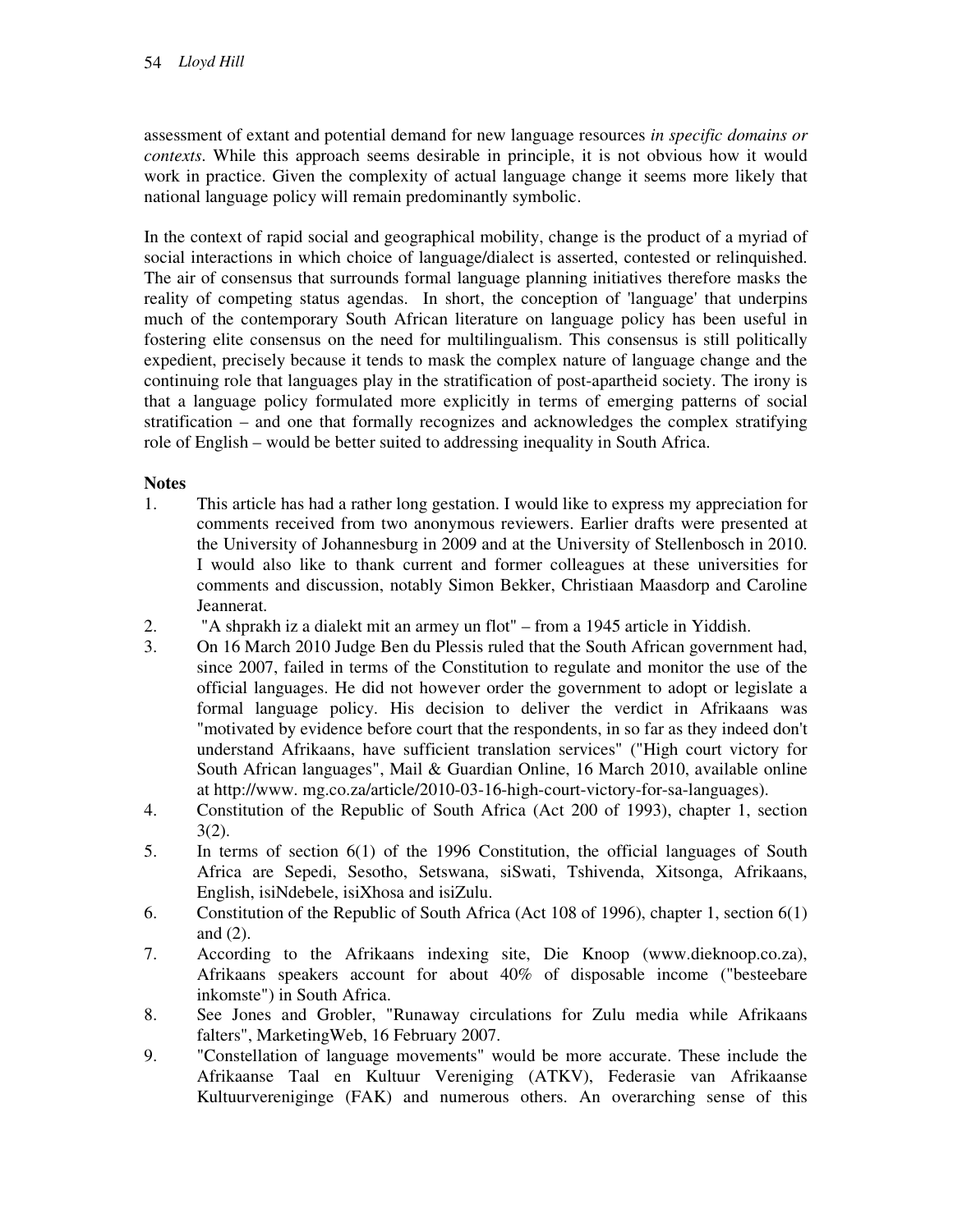constellation can be obtained by following the Kultuurgroepe ("cultural groups") and Taaldienste ("language services") links on http://www.soek-afrikaans.co.za/.

- 10. See *Lexicography as a financial asset in a multilingual South Africa,* Pretoria: Department of Arts, Culture, Science and Technology, 1996.
- 11. See *Towards a National Language Plan for South Africa Final report of the Language Plan Task Group (LANGTAG)*. Pretoria: Department of Arts, Culture, Science and Technology, 1996, p. 11.
- 12. This was the title of a book (1953) by Uriel Weinreich, the son of Max Weinreich (cited earlier).
- 13. This was the title of an influential book edited by Fishman, Ferguson and Das Gupta (1968).
- 14. Fishman's quantitative approach to language planning was stimulated by an analysis of "cross-polity files", i.e. state-level statistical data on minority languages, which were increasingly available during the 1950s and 1960s (Fishman 1968:54).
- 15. Fishman (1967:34) defines bilingualism as a "characterization of individual linguistic behaviour" and diglossia as a "characterization of linguistic organization at the sociocultural level."
- 16. In Cooper's (1990) book, which has been influential in South African language policy circles, the chapter on status planning is structured in the form of a list of possible language functions.
- 17. The influence of these two authors is evident in numerous South African articles (Pieterse 1991; Cluver 1992; Webb 1994; Alexander 1996; Reagan 2002) as well as in the Final Report of the Language Plan Task Group.
- 18. Between 1450 and 1465, commercial printing presses spread throughout Europe (Febvre and Martin 1984:54).
- 19. Extracted from William Caxton's "Prologue to Eneydos", reprinted in Bühler (1960).
- 20. For more detailed accounts of the development of print languages, see Febvre and Martin (1984) and Anderson (1983).
- 21. These senses are attested in 1579 and 1577 respectively (OED).
- 22. For a discussion of these two traditions in linguistics, see Mesthrie, Swann, Deumert and Leap (2000:12-15).
- 23. Williams' (1983:105) reference to the "virtually metaphysical notion of the language as existing in other than its actual variations" is a somewhat ambiguous response to this question.
- 24. It is noteworthy that the earliest monolingual English dictionary was a list of hard words – Cawdrey's *Table Alphabeticall of Hard Wordes –* which was published in 1604 and contained about 3000 words. See the Concise Oxford Companion to English Literature, Oxford University Press (2007).
- 25. The normative ambiguity associated with the term is also evident in the senses attributed to *dialek* ("dialect") in the *Woordeboek van die Afrikaanse Taal* (WAT), which in addition to senses equivalent to the OED references cited above, includes "In die omgang minagtend gebruik vir 'n minderwaardige, ontaarde vorm van 'n taal" ("Commonly used in a disparaging sense to refer to an inferior, degenerate form of a language" – my translation).
- 26. See Mesthrie et al. (2000:51) for a summary of this history.
- 27. The sense of scale developed with new economies of print. Haugen (1966:924) notes that "dialect" has a particular association with writing in French, where it was frequently used to distinguish new print-standards from unwritten *patois*.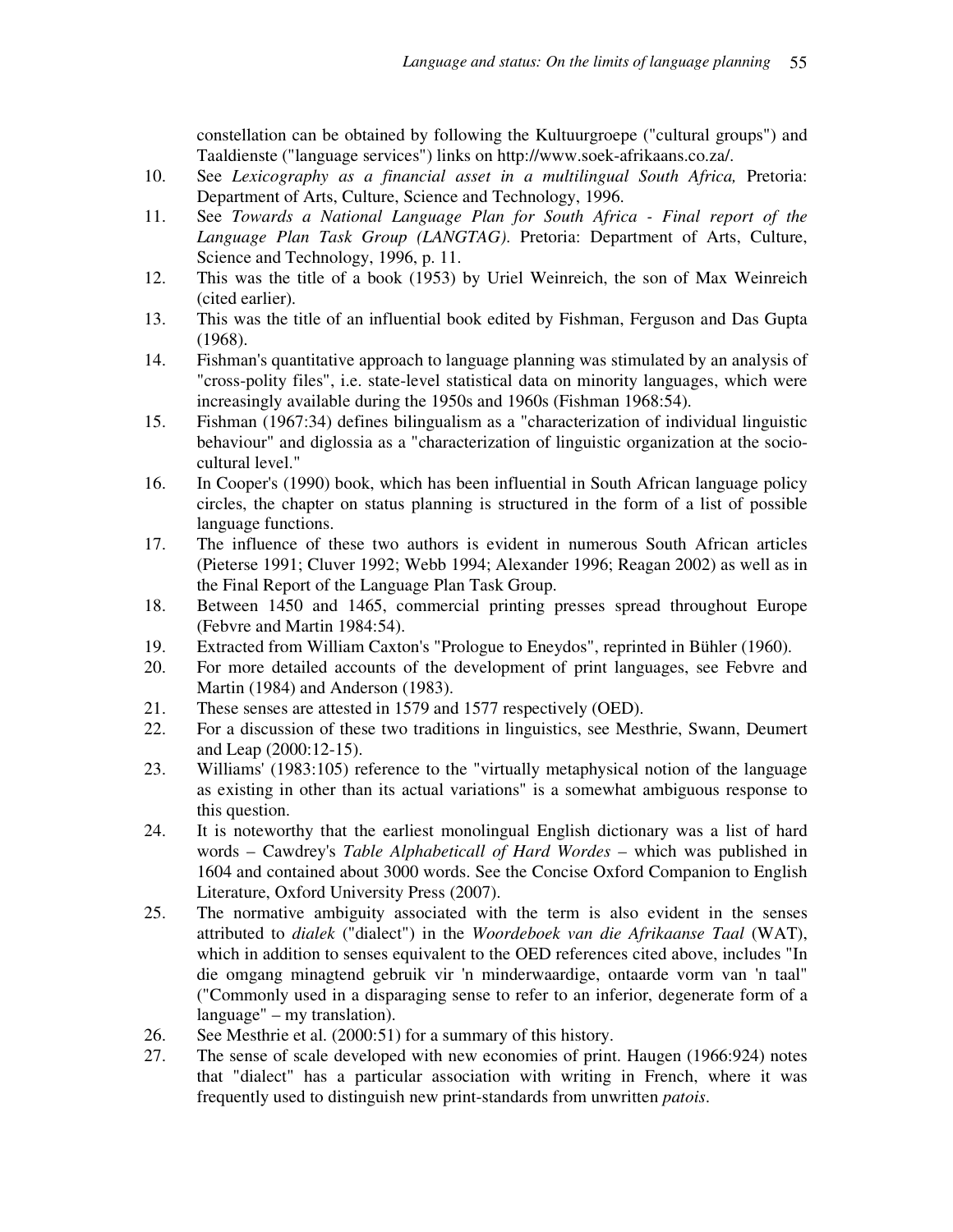- 28. Williams (1992:136) argues that this false dichotomy "leads to a failure to discuss the inherent relationship between the two issues."
- 29. Williams (1992:124) argues that "status is a relative and comparative concept and therefore any reference to status planning in language terms must involve reference to more than a single language or language variety."
- 30. This has been most evident in the debate over the merits of using the name "Sepedi" to refer to "Sesotho sa Lebowa".
- 31. The issue of African language harmonisation proved to be particularly controversial during the Langtag process. Beukes (2008:16) noted that the "language autonomy issue as far as the African languages were concerned was sidestepped in the Langtag Report."

#### **References**

Alexander, N. 1996. "Language planning from below". *BUA!* National Language Project.

- Alexander, N. 2002. *An Ordinary Country Issues in the Transition from Apartheid to Democracy in South Africa*. Pietermaritzburg: University of Natal Press.
- Anderson, B. 1983. *Imagined Communities Reflections on the Origin and Spread of Nationalism*. London: Verso.
- Beukes, A-M. 2008. Language policy implementation in South Africa: How Kempton Park's great expectations are dashed in Tshwane. *Stellenbosch Papers in Linguistics* 38: 1-26.
- Blommaert, J. 1996. Language Planning as a Discourse on Language and Society: The Linguistic Ideology of a Scholarly Tradition. *Language Problems and Language Planning* 20(3): 199-222.
- Blommaert, J. 2008. Artefactual ideologies and the textual production of African languages. *Language and Communication* 28: 291–307.
- Boonzaier, E and J. Sharp (eds). 1988. *South African keywords: the uses and abuses of political concepts*. Cape Town: David Philip.
- Bourdieu, P. 1991. *Language and symbolic power*. Cambridge: Polity Press.
- Bühler, C.F. 1960. *William Caxton and his Critics*. Syracuse: Syracuse University Press.
- Cluver, A.D.deV. 1992. Language Planning Models for a Post-Apartheid South Africa. *Language Problems and Language Planning* 16(2): 105-136.
- Combrink, J. 1991. Die toekomstige status en funksies van Afrikaans. *Tydskrif vir Geesteswetenskappe* 31(2): 75-92.
- *Concise Oxford Companion to English Literature*. 2007. Oxford: Oxford University Press (online edition).
- Cooper, R.L. 1990. *Language Planning and Social Change*. Cambridge: Cambridge University Press.
- Coulmas, F. 1992. *Language and Economy*. Oxford: Blackwell.
- Febvre, L. and Martin, H-J. 1984. *The Coming of the Book The Impact of Printing, 1450- 1800*. London: Verso.
- Ferguson, C. 1959. Diglossia. *Word* 15(3): 25-340.
- Fishman, J.A. 1967. Bilingualism with and without diglossia; Diglossia with and without bilingualism. *Journal of Social Issues* 23(2): 29-38.
- Fishman, J.A., C.A. Ferguson and J. Das Gupta (eds). 1968. *Language problems of developing nations.* New York: John Wiley and Sons.
- Fishman, J.A. 1968. Sociolinguistics and the language problems of developing countries. In J.A. Fishman, C. Ferguson and J. Das Gupta (eds). *Language problems of developing nations.* New York: John Wiley and Sons.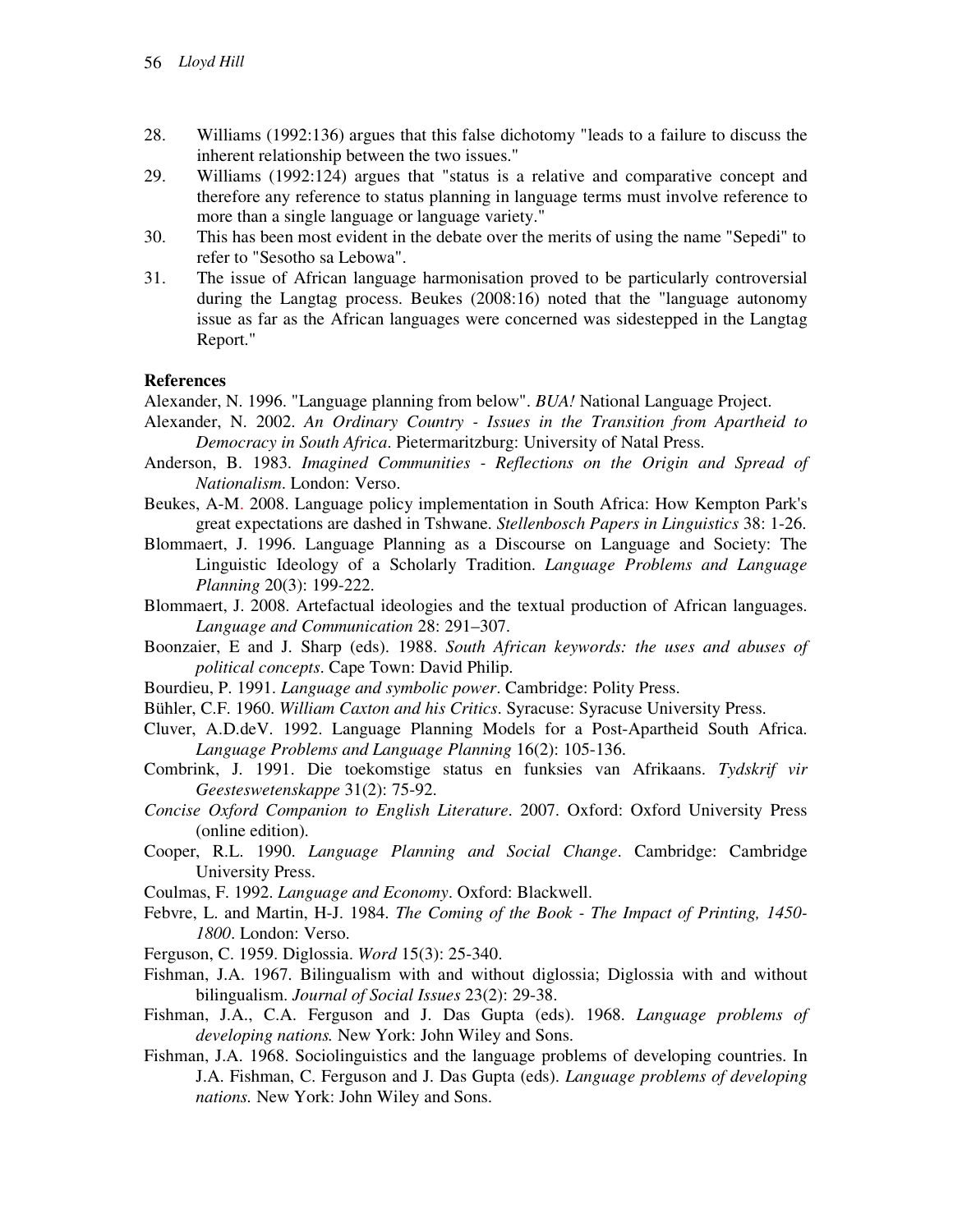- Fishman, J.A. 1989. Status planning for endangered languages. In I. Fodor and C. Hagège (eds). Language Reform, Vol. IV. Hamburg: Helmut Busk Verlag.
- Halliday, M.A.K. 2007. *Language and Society*. New York: Continuum.
- Harries, P. 2007. *Butterflies & Barbarians Swiss Missionaries and Systems of Knowledge in South-East Africa*. Oxford: James Curry.
- Haugen, E. 1966. Dialect, Language, Nation. *American Anthropologist* 68(4): 922-935.
- Haugen, E. 1983. The implementation of corpus planning: theory and practice. In J. Cobarrubias and J.A. Fishman (eds). *Progress in Language Planning: International Perspectives.*

Berlin: Mouton. pp. 269-289.

- Haugen, E. 1997. Language standardization. In N. Coupland and A. Jaworski (eds). *Sociolinguistics - A reader and coursebook*. New York: St. Martin's Press.
- Heugh, K. 2002. Recovering multilingualism: recent language-policy developments. R Mesthrie (ed.) *Language in South Africa*. Cambridge: Cambridge University Press.
- Jones, G. and F. Grobler, "Runaway circulations for Zulu media while Afrikaans falters", MarketingWeb, 16 February 2007.
- Kamwangamalu, N.M. 2002. Language policy under scrutiny. *Focus* 21:1.
- Kloss, H. 1969. *Research Possibilities on Group Bilingualism*: A Report. Quebec: International Centre for Research on Bilingualism.
- *Lexicography as a financial asset in a multilingual South Africa.* 1996*.* Pretoria: Department of Arts, Culture, Science and Technology.
- Love, N. 1989. Transcending Sausure. *Poetics Today* 10(4): 793-818.
- Mesthrie, R., J. Swann; A. Deumert; and W.L. Leap. 2000. *Introducing sociolinguistics*. Edinburgh: Edinburgh University Press.
- Moodley, K. 2000. African Renaissance and language policies in comparative perspective. *Politikon* 27(1): 103-115.
- Mutasa, D. 1999. Language Policy and Language Practice in South Africa: An Uneasy Marriage. *Language Matters - Studies in the languages of Southern Africa* 30: 83-98.
- *Oxford English Dictionary* (OED). 2010. Oxford: Oxford University Press (online edition).
- Pieterse, H.J. 1991. Taalbeplanningsmodelle vir Suid-Afrika: 'n oorsig en voorlopige sintese. *Tydskrif vir Geesteswetenskappe* 31(2): 87-100.
- Reagan, T.G. 2002. Language planning and language policy: past, present and future. In R. Mesthrie (ed.) *Language in South Africa.* Cambridge: Cambridge University Press.
- Ridge, S.G.M. 2001. Is Afrikaans a suitable model in planning the development of African languages? *Per Linguam* 17(1): 24-35.
- Saussure, F. de 1966. *Course in General Linguistics*. New York: McGraw-Hill.
- Shepherd, N. and Robins, S. (eds). 2008. *New South African keywords*. Johannesburg: Ohio University Press.
- Silverstein, M. (2005). Inductivism and the emergence of modern descriptive linguistics. Paper presented at the Xth International Congress on the History of the Language Sciences, Urbana-Champaign, IL, September 2005.
- *Towards a National Language Plan for South Africa Final report of the Language Plan Task Group (LANGTAG)*. 1996. Pretoria: Department of Arts, Culture, Science and Technology.
- Turner, B.S. 1988. *Status.* Milton Keynes: Open University Press.
- Webb, V. 1994. Language Policy and Planning in South Africa. *Annual Review of Applied Linguistics* 14:254-273.
- Webb, V. 1995. The technicalization of the autochthonous languages of South Africa: Constraints from a present day perspective. In M. Pütz (ed.) *Discrimination through*